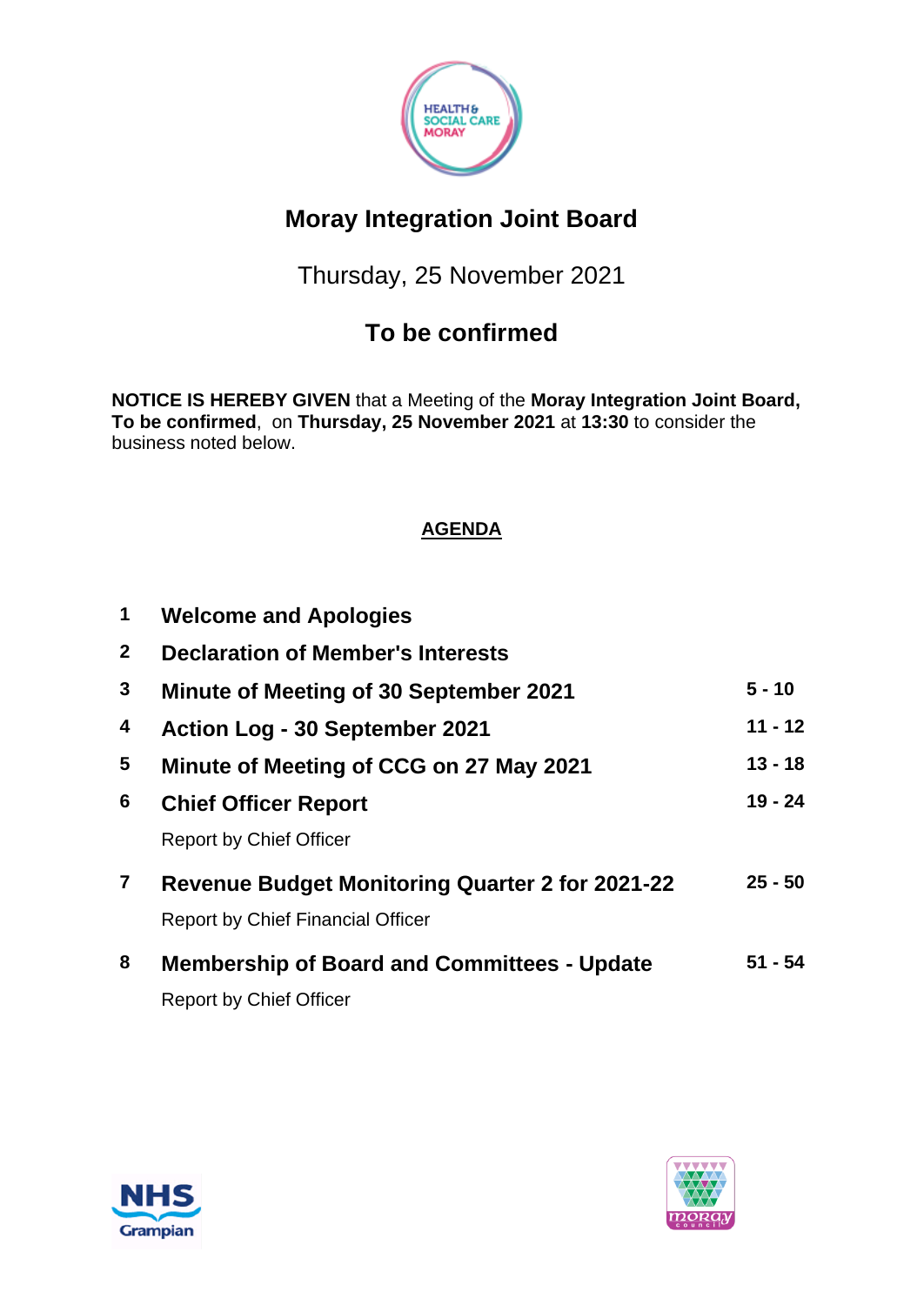| 9       | <b>External Auditors Report to Those Charged with</b>                                                | $55 - 92$   |
|---------|------------------------------------------------------------------------------------------------------|-------------|
|         | Governance                                                                                           |             |
|         | <b>Report by Chief Financial Officer</b>                                                             |             |
| 10      | 2020-21 Audited Annual Accounts                                                                      | $93 - 154$  |
|         | <b>Report by Chief Financial Officer</b>                                                             |             |
| 11      | <b>Social Care Provision in Moray</b>                                                                | 155 - 164   |
|         | <b>Report by Chief Social Work Officer</b>                                                           |             |
| $12 \,$ | <b>Older Persons and Physical Sensory Disability Budget</b>                                          | 165 - 174   |
|         | <b>Overspend Quarter 2 for 2021-22</b>                                                               |             |
|         | Report by Sean Coady, Head of Service                                                                |             |
| 13      | <b>Moray Mental Health Service Remobilisation, Planning,</b>                                         | 175 - 184   |
|         | <b>Delivery and Performance</b>                                                                      |             |
|         | Report by Integrated Service Manager, Mental Health and Drug and<br><b>Alcohol Recovery Services</b> |             |
| 14      | <b>Primary Care Services Update Report</b>                                                           | 185 - 198   |
|         | <b>Report by Chief Officer</b>                                                                       |             |
| 15      | <b>Charging for Services</b>                                                                         | 199 - 206   |
|         | <b>Report by Chief Financial Officer</b>                                                             |             |
| 16      | <b>Contributions Policy (Non-Residential Care) Update</b>                                            | $207 - 252$ |
|         | Report by Chief Social Work Officer (Health & Social Care Moray)                                     |             |
| 17      | Civil Contingency (Scotland) Act 2004 - Inclusion of                                                 | $253 - 260$ |
|         | <b>Integration Joint Boards as Category 1 Responders</b>                                             |             |
|         | <b>Report by Corporate Manager</b>                                                                   |             |
| 18      | <b>Future Moray Integration Joint Board Meetings</b>                                                 | $261 - 266$ |
|         | <b>Report by Corporate Manager</b>                                                                   |             |
| 19      | <b>Public Sectors Climate Change Duties Reporting</b>                                                | $267 - 282$ |
|         | <b>Submission 2020-21</b>                                                                            |             |
|         | <b>Report by Chief Officer</b>                                                                       |             |